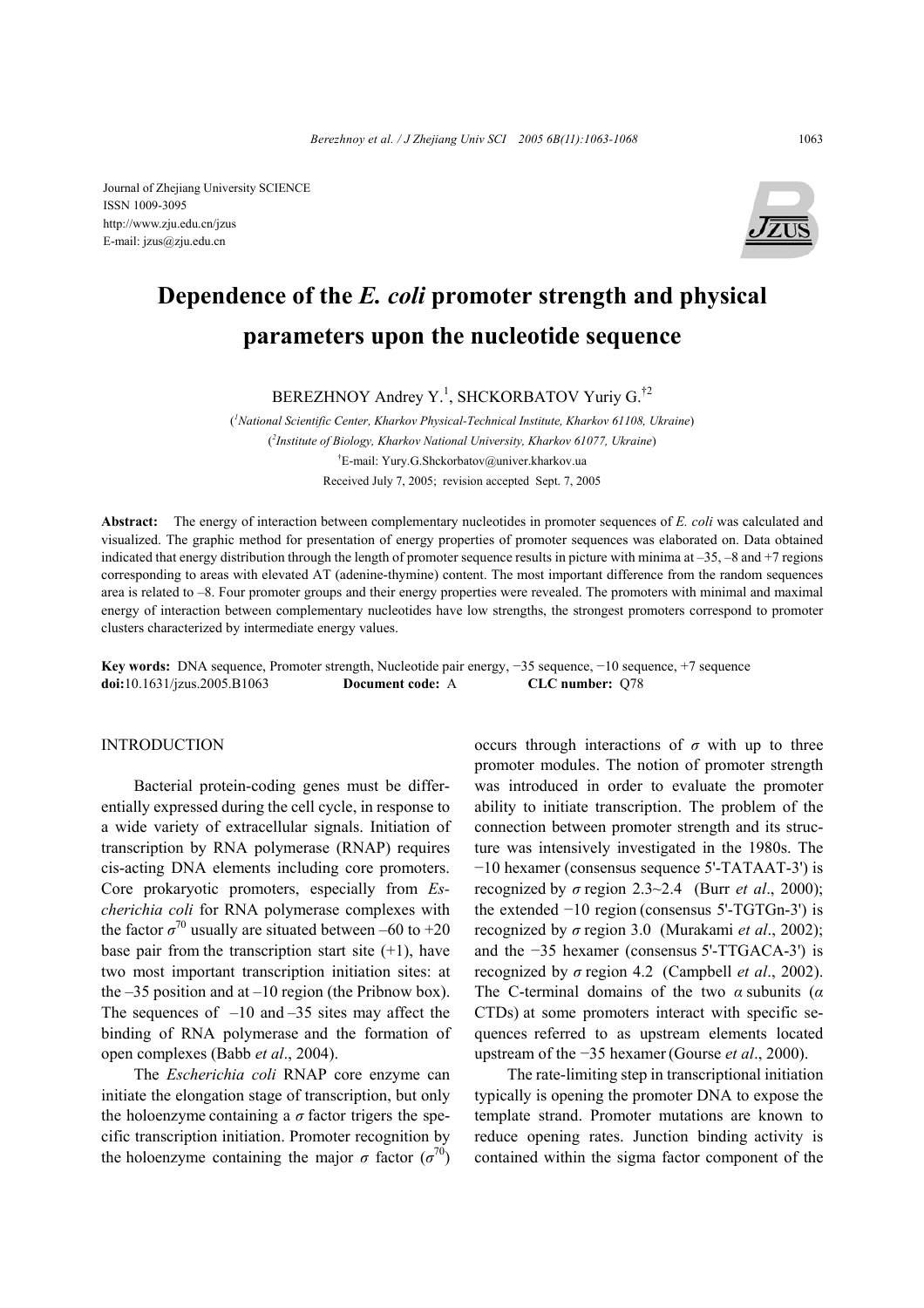holoenzyme (Guo and Gralla, 1998). The site −11 is known to be critical for open complex formation. It is highly conserved in promoters and substitutions there have by far the strongest effect in diminishing rates of open complex formation (Roberts and Roberts, 1996).

The promoter strength may be determined by different ways. Using the in vitro mixed transcription system Kajitani and Ishihama (1983) determined the two parameters of the promoter strength, i.e., the rate of open complex formation between RNA polymerase and promoter, and the saturation level of the open complex formation at equilibrium. Vogel *et al*.(2002) defined the overall promoter strength as the rate at which the open complex  $RP_0$  of  $RNAP \cdot \sigma^{54}(R)$ at a given promoter P is formed in a multi-step reaction  $R+P \Leftrightarrow R\rightarrow P_0 \Leftrightarrow \ldots \Leftrightarrow R\rightarrow P_0$ .

## MATERIALS AND METHODS

#### **DNA sequences**

We obtained 106 *Escherichia coli* promoter sequences using  $\sigma^{70}$  subunit from the Regulon database (©2004, CIFN/UNAM all Rights Reserved. RegulonDB DataBase V. 4.0, 02-FEB-05) thanks to the courtesy of the Regulon database administration. All promoter sequences were transcribed with the aid of  $\sigma^{70}$ . Promoter strength (the promoter ability to initiate transcription) was measured with the help of fluorescent labelling method in microarray experiments on the total transcripts of *E. coli*. Promoter strength was determined in arbitrary units reflecting the fluorescence intensity (Kanehisa *et al*., 2004; Mori *et al*., 2000). Promoter strength data obtained from KEGG EXPRESSION database (http://www.genome.jp/kegg/ expression/) which contains microarray data obtained by the Japanese research community. Orientation of promoter sequence in genome was determined as forward or reverse depending the gene position in the genome. As far as we know forward and reverse orientation is not connected with gene functioning.

The number of random sequences analyzed as the control variant was equal to 30. The number of forward promoter sequences was equal to 28 and the number of reverse sequences was equal to 34.

#### **Computer analysis**

We suggest the notion of promoter energy that is determined as a sum of energy of interaction of each nucleotide pair in promoter divided by nucleotide number. For analysis of AT-contents and energy of pair interaction in promoter sequences we applied the "sliding-window" method. The AT-contents and energy of pair interaction at the site of ten nucleotide pairs (window length) were summarized and the mean value of these parameters were estimated. On every next step the analyzed site at one base pair was shifted. The data for every stage are presented in the figures. Computer programs for obtaining random DNA sequences, programs for promoter sequences energy estimation, program for slide-window data investigation, program for estimation of standard errors and *t*-criterion were elaborated by Berezhnoy. Cluster analysis was realized by the computer program STADIA 3.0 (Borland Corporation, USA).

# **RESULTS**

The names of promoters of *E. coli* and their corresponding numbers in our investigation are presented in Table 1.

In the Fig.1 are data for specific mean energy of complementary base pair interaction in different promoters. These data vary in chaotic manner.



**Fig.1 The specific free energy of complementary base pair interaction in different promoters (forward and reverse promoter sequences and random sequences)** 

The distribution of the energy of interaction between base pairs through the length of promoter sequence was measured by the method of sliding window. The mean data for forward and reverse promoter sequences (number of forward sequences equals 28 and number of reverse ones equals 34) are presented in Fig.2. The mean energy of nucleotide pair is −29.33 kJ/mol for AT-pair and −70.35 kJ/mol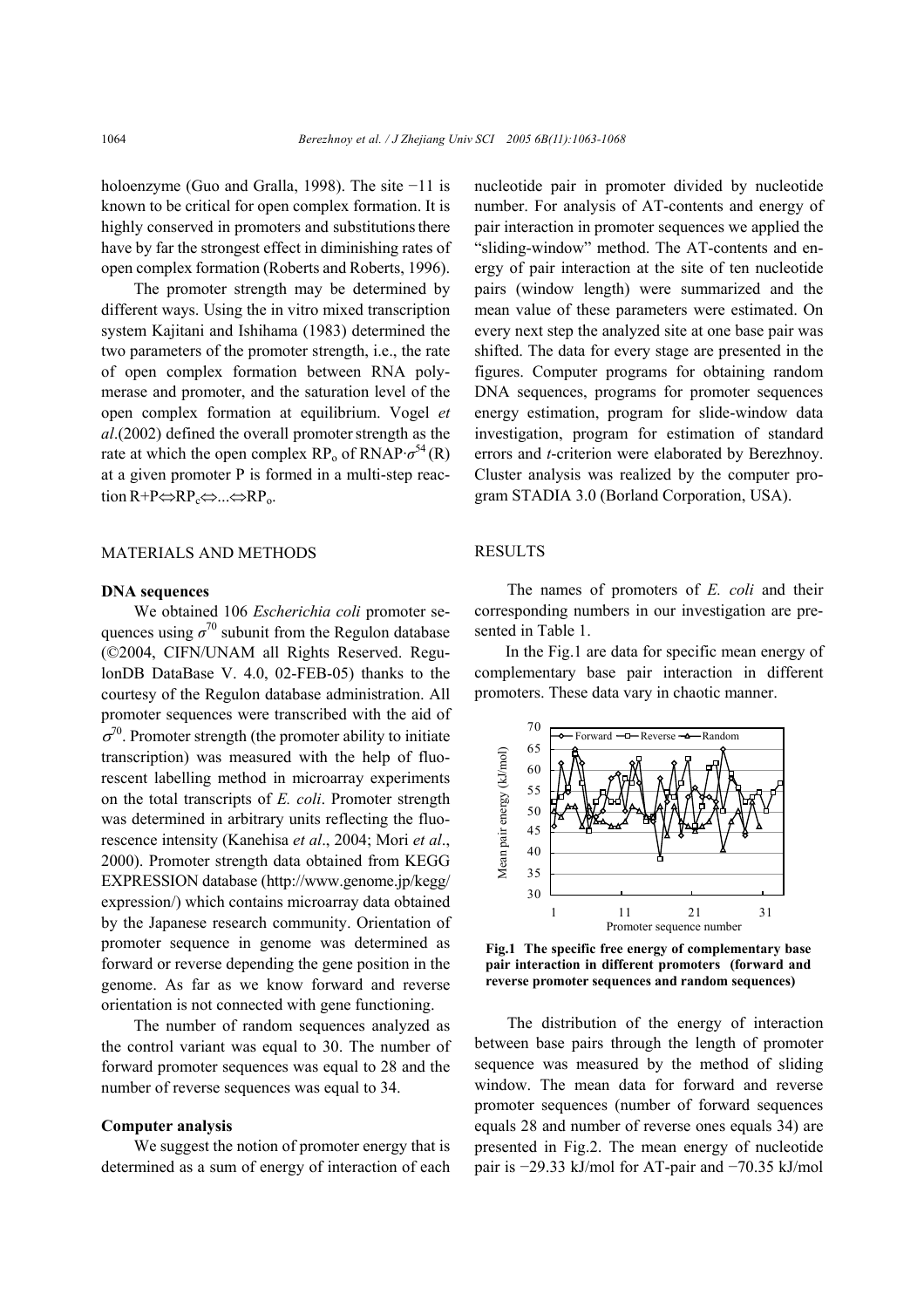for GC-pair (Kudritskaya and Danilov, 1976). As Fig.2 data show that the distribution of pair free energy of interaction in promoter sequences have three minimums. The one in the area between –40 and –30 window position relative to the beginning of transcription point  $(+1)$ , a second one between  $-15$  and  $-10$  position, the last one between  $-4$  and  $+10$  position. These windows are situated in the most important areas of promoter sequence, and correspond to consensus sequences at  $-10$ ,  $-35$  and  $+10$ .



**Fig.2 The mean energy per nucleotide pair depending on pair position in promoter sequence** 

The mean contents of AT-pairs is elevated in three areas:  $-35$ ,  $-8$  and  $+7$  window position (Fig.3).



**Fig.3 The mean contents of AT-pairs depending on window position in the promoter sequence** 

The *t*-criterion data on differences in nucleotide contents between forward and random sequences and between reverse and random sequences are presented in Fig.4. As one can see *t*-criterion for difference in nucleotide contents has two maximum in the area near  $-35$  and  $-10$  window position. In this area the energy

differences between random and forward or reverse sequences are the most pronounced (Fig.2) because of the elevated concentration of AT-pairs (Fig.3).



**Fig.4 The difference between random and forward or reverse promoter sequences (***t***-criterion)** 

The mean data on promoter strength are presented in Fig.5.



With the help of cluster analysis using the method of Euclidian distances determination we analyzed all promoter sequences by the character of mean energy of base pair interaction per nucleotide pair. The obtained data are presented in Table 2. We suggested that promoter sequences are divided into 3 and 4 clusters. We proposed such subdivision because existence of less than two clusters is impossible and the promoter sequences number was not large enough to divide our set of promoter sequences reliably in the more than 4 clusters. As one can see all clusters differ significantly in the mean energy of the complementary nucleotide interaction parameter. Our data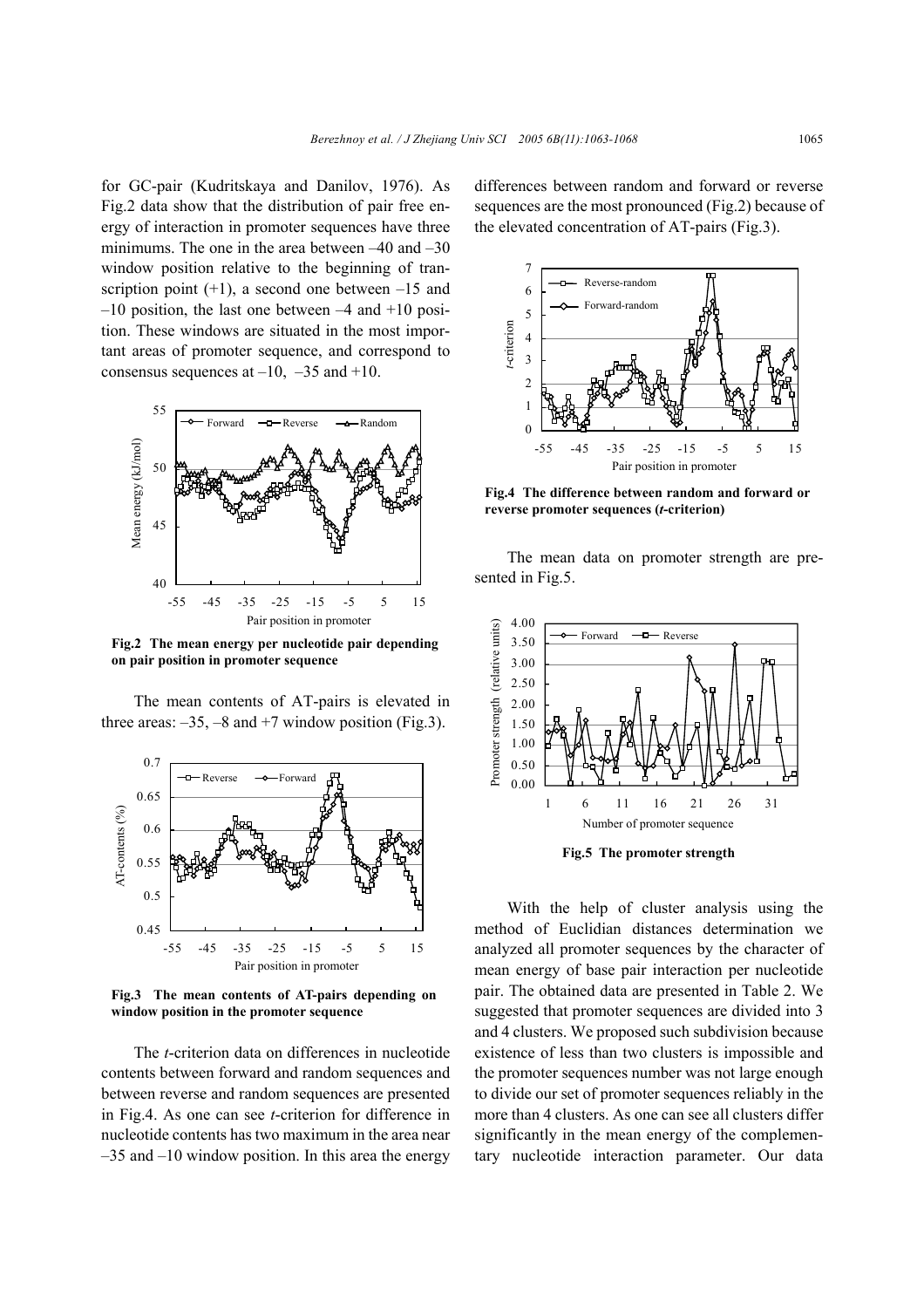| Number of promoter      | Number of forward promoter | Name of forward               | Number of reverse pro-    | Name of reverse         |
|-------------------------|----------------------------|-------------------------------|---------------------------|-------------------------|
| sequence in the figures | sequence in Table 2        | promoter sequence             | moter sequence in Table 2 | promoter sequence       |
| $\mathbf{1}$            | 1                          | $\mbox{{\sc AccA}}$           | 29                        | AccD                    |
| $\sqrt{2}$              | $\overline{c}$             | AccB                          | 30                        | Alas                    |
| $\mathfrak z$           | $\mathfrak{Z}$             | $\operatorname{\mathsf{Adk}}$ | 31                        | AspC                    |
| $\overline{4}$          | $\overline{\mathcal{L}}$   | Cfap1                         | 32                        | AstCp1                  |
| 5                       | 5                          | ClpAp1                        | 33                        | AtpI                    |
| 6                       | 6                          | Cmk                           | 34                        | CedAp                   |
| 7                       | $\boldsymbol{7}$           | CorA                          | 35                        | CysE                    |
| $\,$ $\,$               | $\,$ $\,$                  | Efpp                          | 36                        | DapA                    |
| $\mathbf{9}$            | 9                          | Frrp                          | 37                        | DapD                    |
| $10\,$                  | $10\,$                     | FxsAp                         | 38                        | DppA                    |
| $11\,$                  | 11                         | GalRp                         | 39                        | <b>DrpA</b>             |
| 12                      | 12                         | GlnS                          | 40                        | FtsJp1                  |
| 13                      | 13                         | ManA                          | 41                        | Gnd                     |
| 14                      | 14                         | MraZp                         | 42                        | HepAp                   |
| 15                      | 15                         | NohAp                         | 43                        | Hiss                    |
| 16                      | $16\,$                     | Pgi                           | 44                        | HscB                    |
| $17\,$                  | $17\,$                     | Phe                           | 45                        | Lep                     |
| $18\,$                  | $18\,$                     | PurA                          | 46                        | LysP                    |
| 19                      | 19                         | Rep                           | 47                        | MenAp                   |
| $20\,$                  | $20\,$                     | RplJ                          | 48                        | NanAp                   |
| 21                      | $21\,$                     | RplK                          | 49                        | OtsB                    |
| 22                      | 22                         | RpoB                          | 50                        | $\mathop{\mathrm{Pdx}}$ |
| 23                      | 23                         | RpoN                          | 51                        | PheS                    |
| 24                      | 24                         | SbcB                          | 52                        | PntA                    |
| 25                      | 25                         | ThrA                          | 53                        | Pthp                    |
| $26\,$                  | $26\,$                     | TufB                          | 54                        | PutA                    |
| $27\,$                  | 27                         | Ung                           | 55                        | RpIT                    |
| $28\,$                  | 28                         | YhcA                          | 56                        | RpsJ                    |
| 29                      |                            |                               | 57                        | Smp                     |
| $30\,$                  |                            |                               | 58                        | Spc                     |
| $31\,$                  |                            |                               | 59                        | $\rm Str$               |
| 32                      |                            |                               | 60                        | SufAp                   |
| 33                      |                            |                               | 61                        | Upp                     |
| 34                      |                            |                               | 62                        | XseBp                   |

**Table 1 The list of analyzed promoter sequences of** *E. coli* 

|  | <b>Table 2 Composition of promoter clusters</b> |
|--|-------------------------------------------------|
|--|-------------------------------------------------|

| Clusters<br>quantity | Cluster        | Forward sequences                                |                 | Reverse sequences                                |                 |
|----------------------|----------------|--------------------------------------------------|-----------------|--------------------------------------------------|-----------------|
|                      | number         | Mean energy of base pair<br>interaction (kJ/mol) | Mean strength   | Mean energy of base pair<br>interaction (kJ/mol) | Mean strength   |
|                      |                | $44.1 \pm 0.45$                                  | $0.75 \pm 0.09$ | $46.4 \pm 0.48$                                  | $0.38 \pm 0.05$ |
|                      | $\overline{c}$ | $53.5 \pm 0.56$                                  | $0.95 \pm 0.08$ | $47.2 \pm 0.68$                                  | $2.16\pm0.11$   |
|                      | 3              | $49.3 \pm 0.37$                                  | $2.90\pm0.10$   | $51.2 \pm 0.55$                                  | $1.03 \pm 0.10$ |
| 4                    |                | $44.1 \pm 0.45$                                  | $0.75 \pm 0.09$ | $45.4 \pm 0.76$                                  | $0.37\pm0.04$   |
|                      | 2              | $52.6 \pm 0.44$                                  | $1.01 \pm 0.08$ | $47.2 \pm 0.68$                                  | $2.16\pm0.11$   |
|                      |                | $49.3 \pm 0.37$                                  | $2.90\pm0.10$   | $49.4 \pm 0.32$                                  | $1.10 \pm 0.06$ |
|                      | $\overline{4}$ | $58.0 \pm 0.00$                                  | $0.71 \pm 0.01$ | $55.4 \pm 0.27$                                  | $0.99 \pm 0.15$ |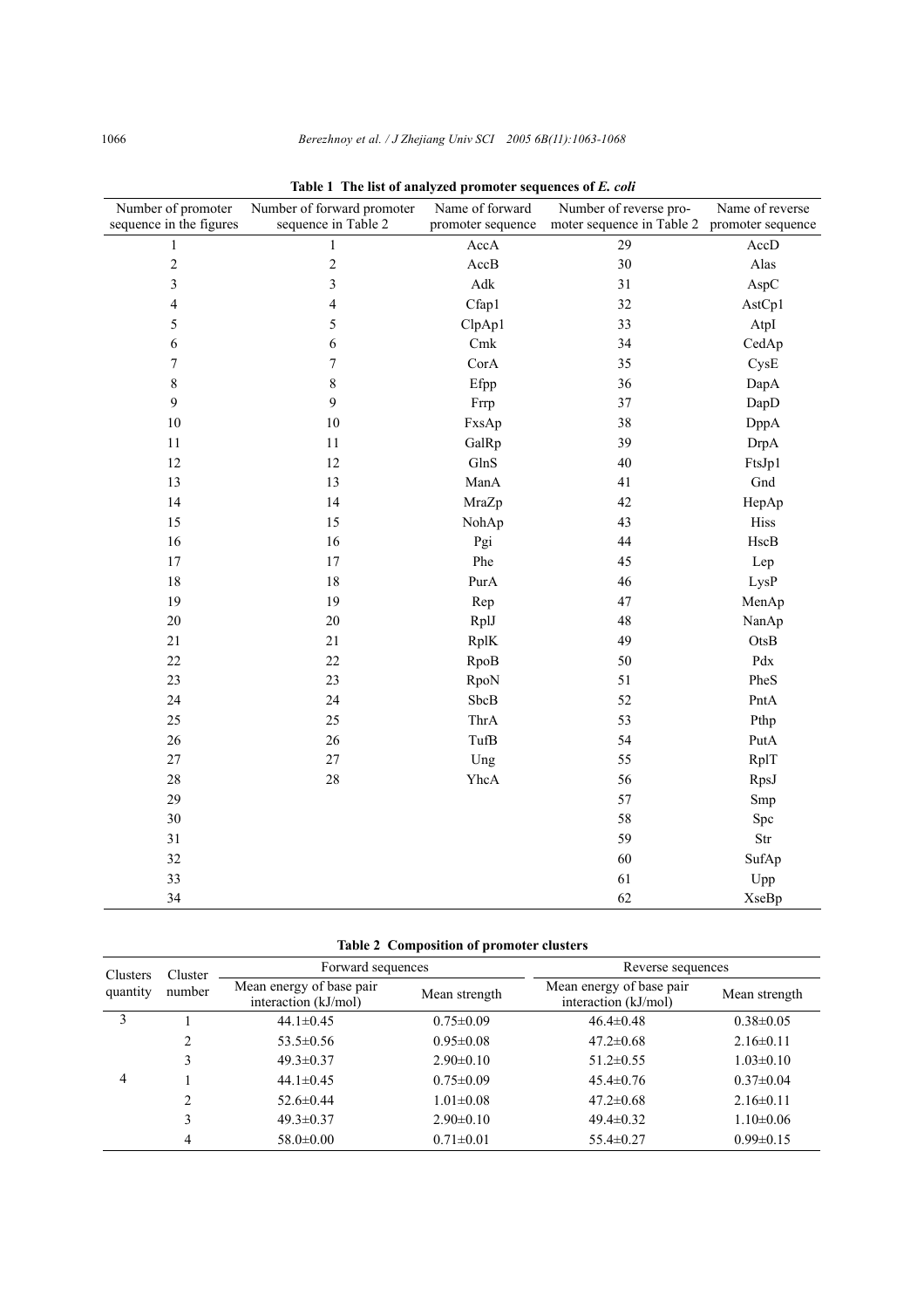indicate that the energy differences between clusters do not directly correspond to differences in their strengths. The promoters in clusters with minimal and maximal energy (for instance 1 and 3 if we suggested 3 clusters or 1 and 4 in the case of 4 clusters) have low strengths. The strongest promoters have intermediate energy values (cluster 2 and 2, 3 correspondingly).

It has long been known that DNA must be locally melted in order to be transcribed (Spassky *et al*., 1985). Most transcription regulators act at the steps leading up to DNA melting (Gralla, 1996). The base-specific interaction between defined segments of DNA and the  $\sigma^{70}$  subunit of the RNAP leads to separation of base pairs (primarily nontemplate strand bases in the –10 promoter region) and exposure of the template strand for RNA synthesis (Roberts and Roberts, 1996). A short segment is melted to make the template strand accessible to the catalytic core (Gourse *et al*., 2000). In this process holoenzyme first binds to the promoter to form a closed complex and then opens a segment roughly from position  $-11$  to  $+3$ (Kainz and Roberts, 1992). The sequences on the nontemplate strand of the –10 consensus element, which extends from  $-12$  to  $-7$ , are known to have important influence (Roberts and Roberts, 1996). Both the sigma and core components of RNAP may take part in the melting reaction. Mutations of RNAP subunits can affect promoter melting (Jones *et al*., 1992; Juang and Helmann, 1994). This  $\alpha$  subunit of RNAP binds to upstream element DNA using minor groove as well as backbone contacts. The functional groups in the –10 and –35 hexamers are involved in the interaction with the  $\sigma$  subunit (Ross *et al.*, 2001).

Our own results indicated that energy of base pairs interaction in promoter sequences is significantly decreased in the region between −45 and +7 (Fig.2). This phenomenon is connected with elevated AT-contents in this area (Fig.3). The decreased energy of pairs interaction leads to easier melting of these regions. Visualization of these data makes clearer the physical bases of different functional roles of different promoter regions. The validity of these differences is proved by data of Fig.3, where the *t*-criterion of differences of random sequences is presented. The mean base pair energy per promoter sequence differs between promoters.

This indicates that conformational changes in the

DNA that accompany initiation of transcription such as promoter melting are determined by the polymerase rather than the DNA sequence (Meier *et al*., 1995).

## **CONCLUSION**

The process of transcription is regulated in a very complex manner. But in spite of this we suppose that on the general level of promoter structure it may be revealed that some simple laws that involved in gene regulation. This work attempts to find simple general laws to explain differences in promoter strengths. We elaborated the graphic method for presentation of the energy properties of promoter sequences. Our data indicate that energy distribution throughout the promoter sequence is minimal at  $-35$ ,  $-8$  and  $+7$  (Fig.2). The obtained results do not depend on promoter orientation in the genome and are similar for forward and reverse sequences. In our opinion this energy distribution is caused by the necessity of specific interaction between regulatory proteins and promoter sequences. The most important difference from the random sequences area is related to  $-8$  (Fig.2) that is caused by the excess of AT-pairs in this region (Fig.3). We revealed several groups of promoters and their energy properties. These data indicate that the energy differences between clusters do not directly correspond to differences in their strengths. The promoters in clusters with minimal and maximal energy have low strengths, and the strongest promoters correspond to other clusters characterized by intermediate mean energy values.

# ACKNOWLEDGEMENT

The authors are very indebted to Dr. H. Kiryu for data concerning promoter strengths and very useful information.

#### **References**

- Babb, K., McAlister, J.D., Miller, J.C., Stevenson, B., 2004. Molecular characterization of borrelia burgdorferi promoter/operator elements. *Journal of Bacteriology*, **186**(9):2745-2756.
- Burr, T., Mitchell, J., Minchin, S., Busby, S., 2000. DNA